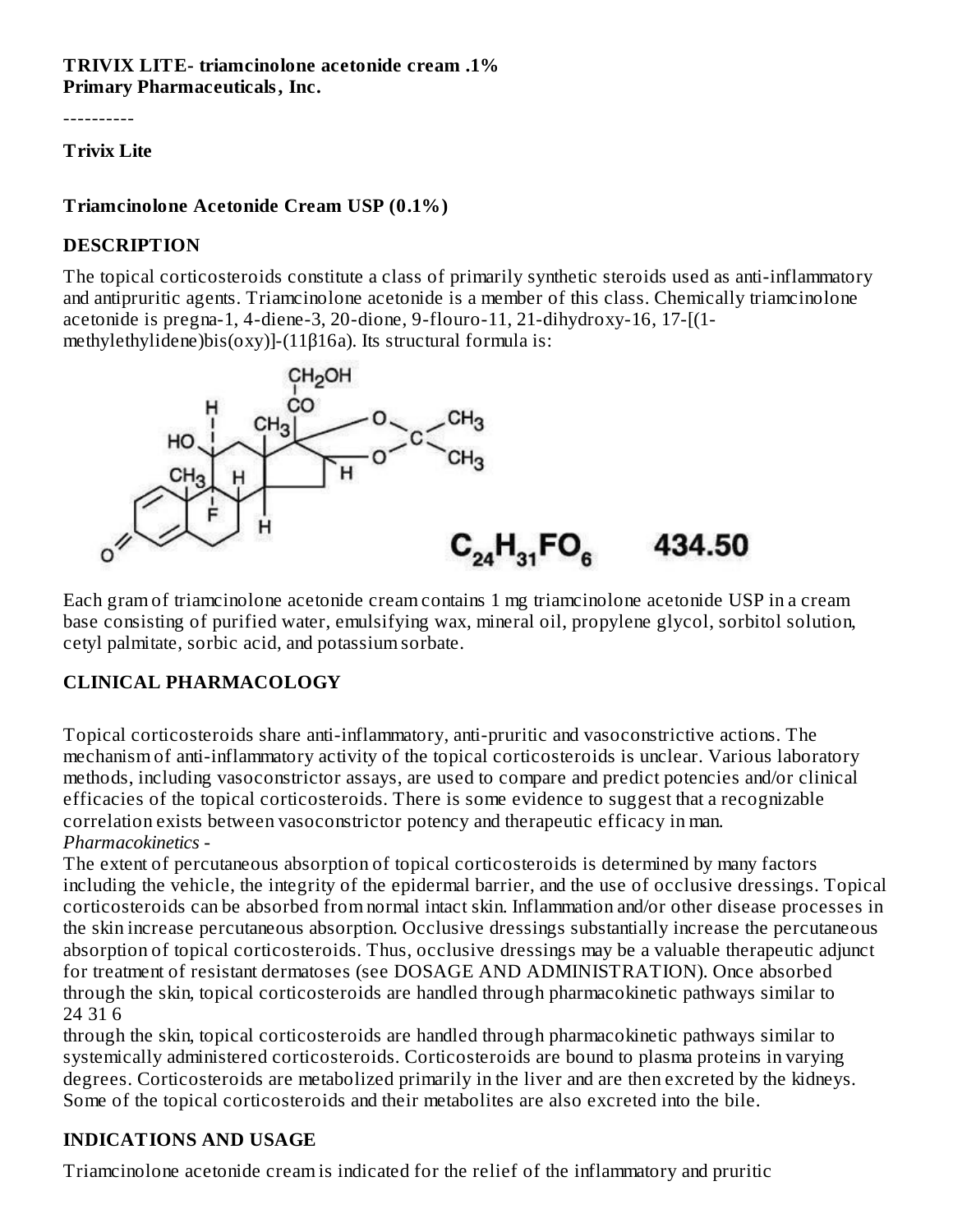manifestations of corticosteroid-responsive dermatoses.

# **CONTRAINDICATIONS**

Triamcinolone acetonide cream is contraindicated in those patients with a history of hypersensitivity to any of the components of the preparation.

# **PRECAUTIONS**

## *General*

Systemic absorption of topical corticosteroids has produced reversible hypothalamic-pituitary-adrenal (HPA) axis suppression, manifestations of Cushing's syndrome, hyperglycemia, and glucosuria in some patients.

Conditions which augment systemic absorption include the application of the more potent steroids, use over large surface areas, prolonged use, and the addition of occlusive dressings.

Therefore, patients receiving a large dose of a potent topical steroid applied to a large surface area or under an occlusive dressing should be evaluated periodically for evidence of HPA axis suppression by using the urinary free cortisol and ACTH stimulation tests. If HPA axis suppression is noted, an attempt should be made to withdraw the drug, to reduce the frequency of application, or to substitute a less potent steroid.

Recovery of HPA axis function is generally prompt and complete upon discontinuation of the drug. Infrequently, signs and symptoms of steroid withdrawal may occur, requiring supplemental systemic corticosteroids. Children may absorb proportionally larger amounts of topical corticosteroids and thus be more susceptible to systemic toxicity (See PRECAUTIONS-PEDIATRIC USE).

If irritation develops, topical corticosteroids should be discontinued and appropriate therapy instituted.

In the presence of dermatological infections, the use of an appropriate antifungal or antibacterial agent should be instituted. If a favorable response does not occur promptly, the corticosteroid should be discontinued until the infection has been adequately controlled.

# *Information for the Patient*

Patients using topical corticosteroids should receive the following information and instructions.

- 1. This medication is to be used as directed by the physician. It is for external use only. Avoid contact with the eyes.
- 2. Patients should be advised not to use this medication for any disorder other than for which it was prescribed.
- 3. The treated skin area should not be bandaged or otherwise covered or wrapped as to be occlusive unless directed by the physician.
- 4. Patients should report any signs of local adverse reactions especially under occlusive dressing.
- 5. Parents of pediatric patients should be advised not to use tight-fitting diapers or plastic pants on a child being treated in the diaper area, as these garments may constitute occlusive dressings.

# *Laboratory Tests*

The following tests may be helpful in evaluating the HPA axis suppression:

- Urinary free cortisol test
- ACTH stimulation test

# *Carcinogenesis, Mutagenesis, and Impairment of Fertility*

Long-term animal studies have not been performed to evaluate the carcinogenic potential or the effect on fertility of topical corticosteroids.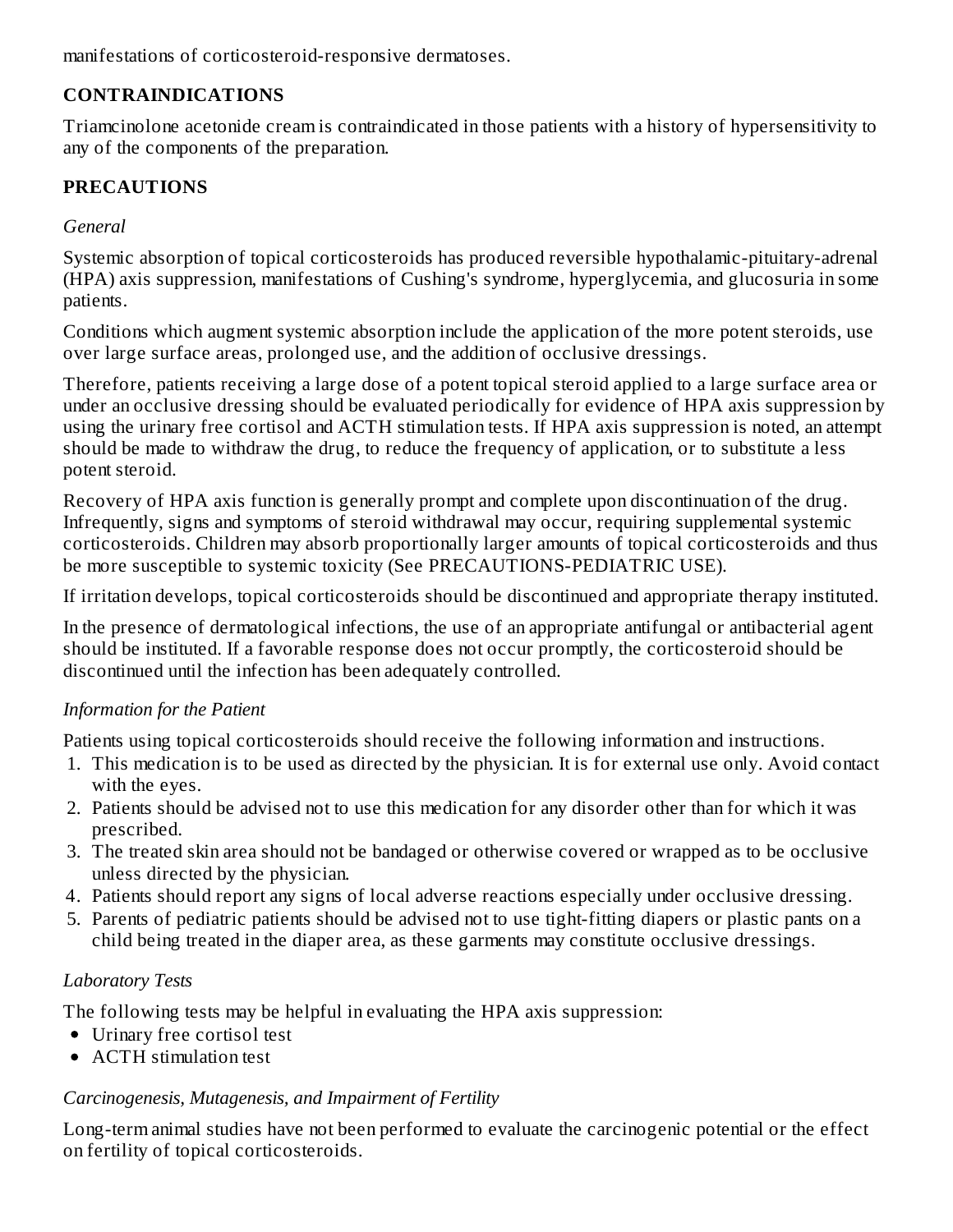Studies to determine mutagenicity with prednisolone and hydrocortisone have revealed negative results.

# *Pregnancy Category C*

Corticosteroids are generally teratogenic in laboratory animals when administered systemically at relatively low dosage levels. The more potent corticosteroids have been shown to be teratogenic after dermal application in laboratory animals. There are not adequate and well-controlled studies in pregnant women on teratogenic effects from topically applied corticosteroids. Therefore, topical corticosteroids should be used during pregnancy only if the potential benefit justifies the potential risk to the fetus. Drugs of this class should not be used extensively on pregnant patients, in large amounts, or for prolonged periods of time.

## *Nursing Mothers*

It is not known whether topical administration of corticosteroids could result in sufficient systemic absorption to produce detectable quantities in breast milk. Systemically administered corticosteroids are secreted into breast milk in quantities not likely to have a deleterious effect on the infant. Nevertheless, caution should be exercised when topical corticosteroids are administered to a nursing woman.

# *Pediatric Use*

Pediatric patients may demonstrate greater susceptibility to topical corticosteroid-induced HPA axis suppression and Cushing's syndrome than mature patients because of a larger skin surface area to body weight ratio.

Hypothalamic-pituitary-adrenal (HPA) axis suppression, Cushings's syndrome and intracranial hypertension have been reported in children receiving topical corticosteroids. Manifestations of adrenal suppression in children include linear growth retardation, delayed weight gain, low plasma cortisol levels, and absence of response to ACTH stimulation. Manifestations of intracranial hypertension include bulging fontanelles, headaches, and bilateral papilledema.

Administration of topical corticosteroids to children should be limited to the least amount compatible with an effective therapeutic regimen. Chronic corticosteroid therapy may interfere with the growth and development of children.

# **ADVERSE REACTIONS**

The following local adverse reactions are reported infrequently with topical corticosteroids, but may occur more frequently with the use of occlusive dressings. These reactions are listed in an approximate decreasing order of occurrence:

- Burning
- Itching
- Irritation
- Dryness
- Folliculitis
- Hypertrichosis
- Acneiform eruptions
- Hypopigmentation
- Perioral dermatitis
- Allergic contact dermatitis
- Maceration of the skin
- Secondary infection
- Skin Atrophy
- Striae
- Miliaria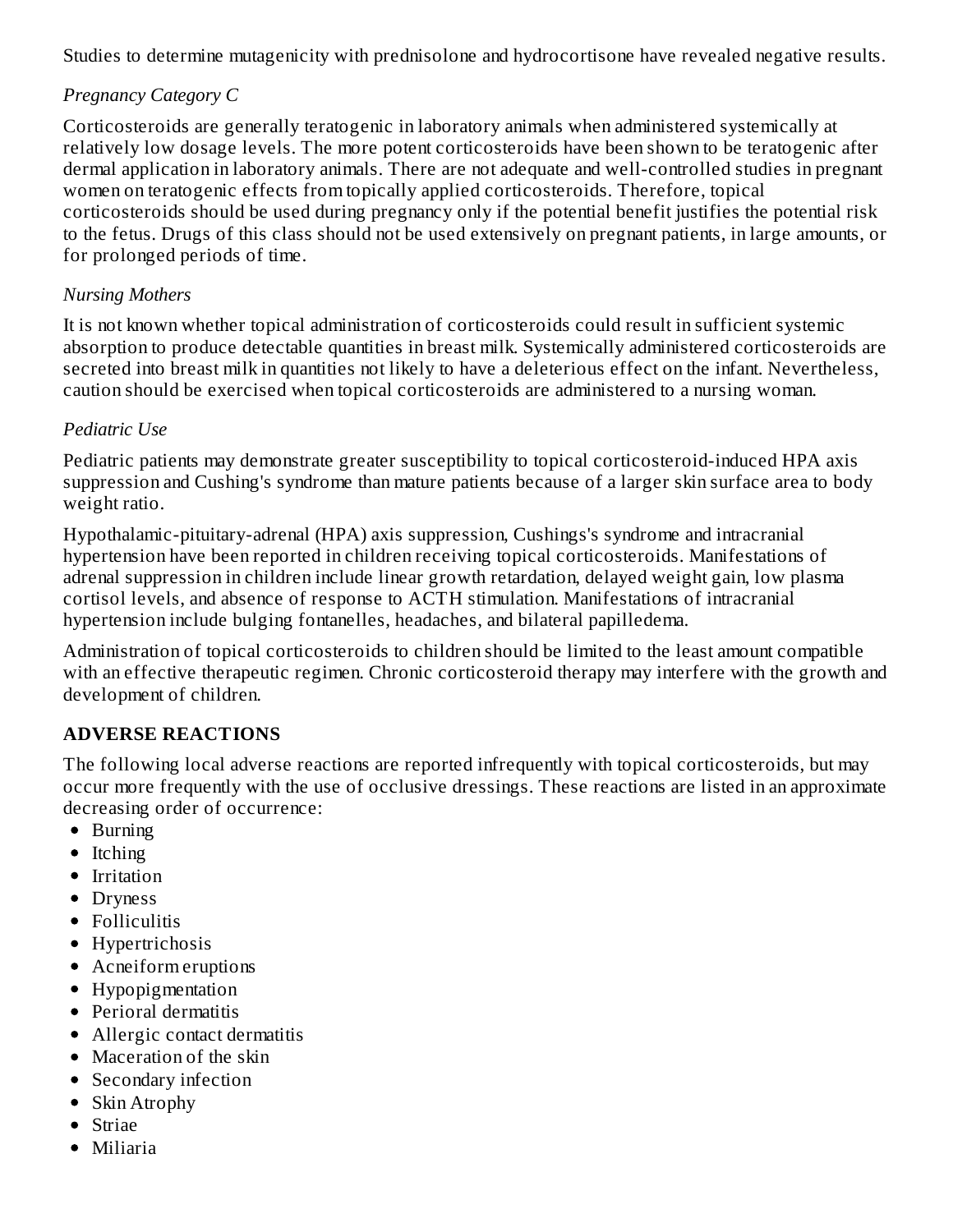### **DOSAGE AND ADMINISTRATION**

Topical corticosteroids are generally applied to the affected area as a thin film from two to three times daily depending on the severity of the condition.

Occlusive dressing may be used for the management of psoriasis or recalcitrant conditions.

If an infection develops, the use of occlusive dressing should be discontinued and appropriate antimicrobial therapy instituted.

## **HOW SUPPLIED**

Triamcinolone acetonide cream USP 0.1% is supplied in

80 g tube NDC 45802-064-36

Store at 59-86°F.

CAUTION: FEDERAL LAW PROHIBITS DISPENSING WITHOUT PRESCRIPTION.

### **Silicone Tape**

#### **Us es**

• To be applied to wounds or scars as a protective silicone barrier.

• As a dressing for abrasions, surgical wounds, donor sites, lacerations, ulcers, skin tears, superficial partial thickness burns, venous leg ulcers.

• As a dressing/securement for IV related uses, pressure ulcers, skin care, and wound care

#### **Precautions**

• Do not use if you are allergic to silicone

• Keep out of reach of children

### **Directions for us e**

• Apply tape to wound or scar as needed or as directed by your physician. Remove tape, wash area, and apply new tape at least every 24 hours.

### **Trivix- carton**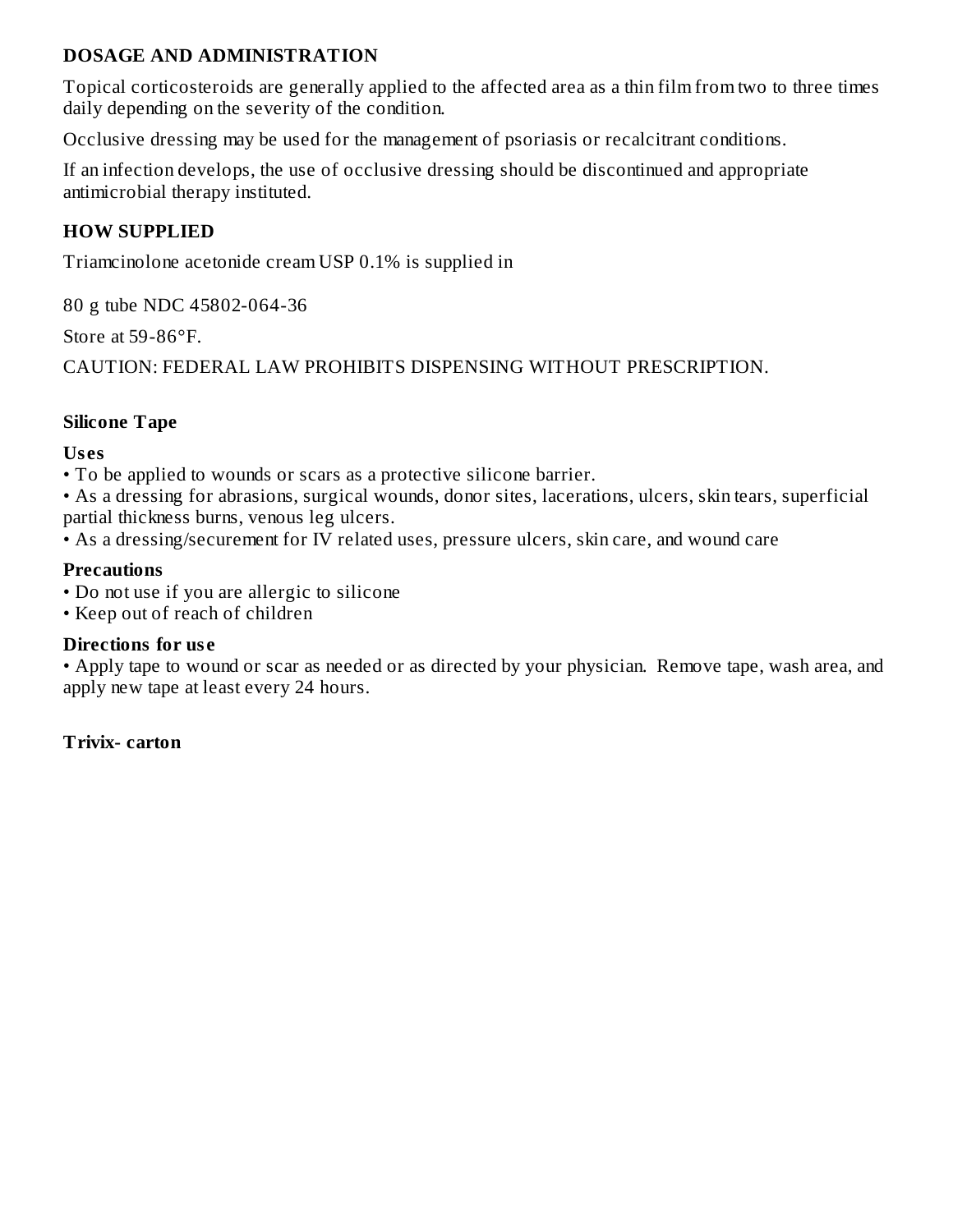

# **TRIVIX LITE**

triamcinolone acetonide cream .1% kit

|                                                                 | <b>Product Information</b>                                        |                                                                         |      |                           |                                         |               |  |  |
|-----------------------------------------------------------------|-------------------------------------------------------------------|-------------------------------------------------------------------------|------|---------------------------|-----------------------------------------|---------------|--|--|
| Product Type                                                    |                                                                   | HUMAN PRESCRIPTION DRUG                                                 |      | <b>Item Code (Source)</b> |                                         | NDC:72275-739 |  |  |
|                                                                 |                                                                   |                                                                         |      |                           |                                         |               |  |  |
|                                                                 |                                                                   |                                                                         |      |                           |                                         |               |  |  |
|                                                                 | <b>Packaging</b>                                                  |                                                                         |      |                           |                                         |               |  |  |
| #                                                               | <b>Item Code</b>                                                  | <b>Package Description</b>                                              |      |                           | Marketing Start Date Marketing End Date |               |  |  |
|                                                                 |                                                                   | 1 NDC:72275-739-77 1 in 1 CARTON; Type 1: Convenience Kit of Co-Package |      |                           | 12/20/2020                              |               |  |  |
|                                                                 |                                                                   |                                                                         |      |                           |                                         |               |  |  |
|                                                                 | <b>Quantity of Parts</b>                                          |                                                                         |      |                           |                                         |               |  |  |
|                                                                 | Part#<br><b>Package Quantity</b><br><b>Total Product Quantity</b> |                                                                         |      |                           |                                         |               |  |  |
|                                                                 | Part 1 1 TUBE                                                     |                                                                         | 80 g |                           |                                         |               |  |  |
|                                                                 |                                                                   |                                                                         |      |                           |                                         |               |  |  |
|                                                                 |                                                                   |                                                                         |      |                           |                                         |               |  |  |
| Part 1 of 1                                                     |                                                                   |                                                                         |      |                           |                                         |               |  |  |
| <b>TRIAMCINOLONE ACETONIDE</b><br>triamcinolone acetonide cream |                                                                   |                                                                         |      |                           |                                         |               |  |  |
|                                                                 |                                                                   |                                                                         |      |                           |                                         |               |  |  |
|                                                                 | <b>Product Information</b>                                        |                                                                         |      |                           |                                         |               |  |  |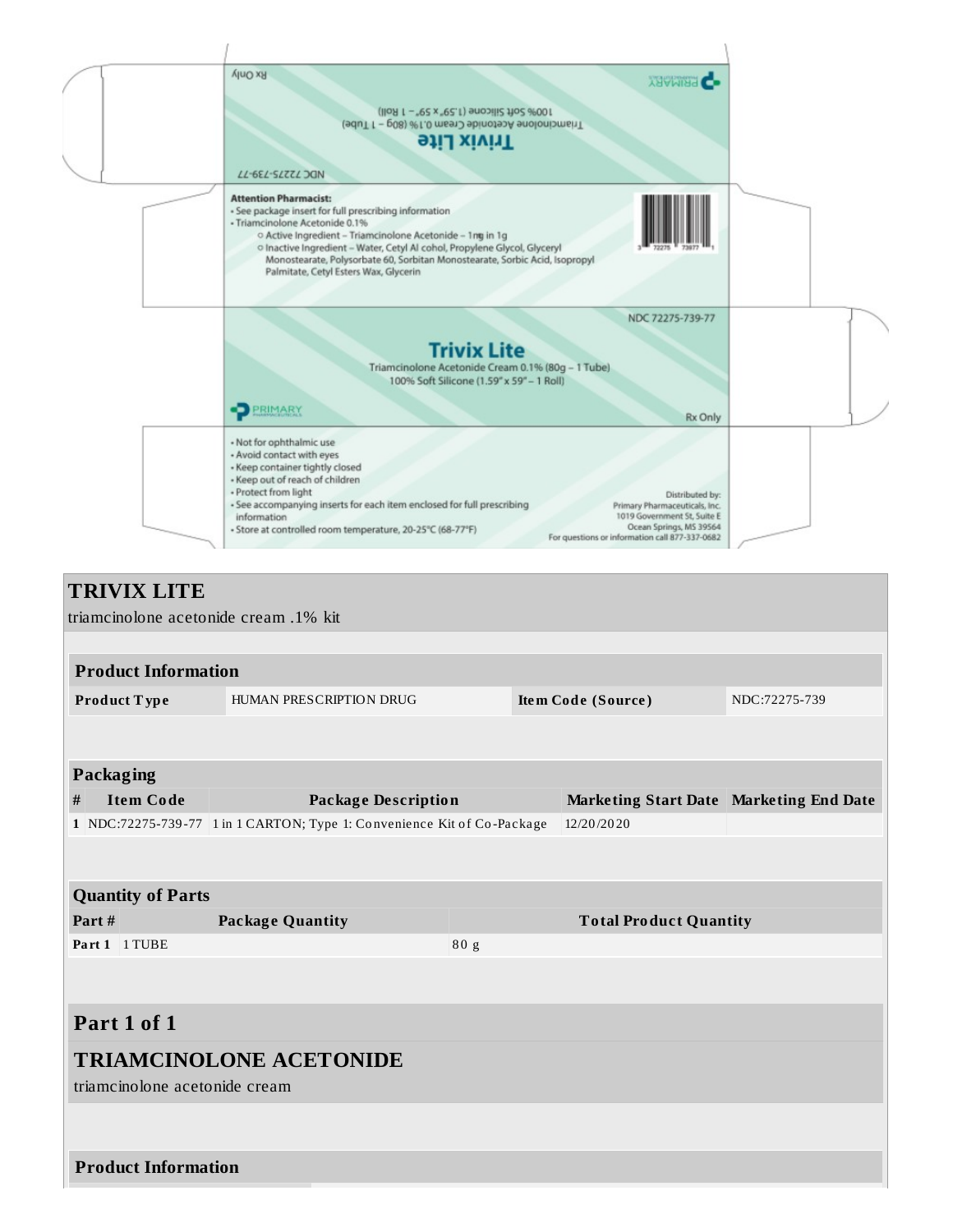| Item Code (Source)                                                                                                                       |                                                  |            | NDC:45802-064                                         |  |                             |                             |                           |          |
|------------------------------------------------------------------------------------------------------------------------------------------|--------------------------------------------------|------------|-------------------------------------------------------|--|-----------------------------|-----------------------------|---------------------------|----------|
|                                                                                                                                          | <b>Route of Administration</b><br><b>TOPICAL</b> |            |                                                       |  |                             |                             |                           |          |
|                                                                                                                                          |                                                  |            |                                                       |  |                             |                             |                           |          |
|                                                                                                                                          |                                                  |            |                                                       |  |                             |                             |                           |          |
| <b>Active Ingredient/Active Moiety</b>                                                                                                   |                                                  |            |                                                       |  |                             |                             |                           |          |
|                                                                                                                                          |                                                  |            | <b>Ingredient Name</b>                                |  |                             | <b>Basis of Strength</b>    |                           | Strength |
| TRIAMCINOLONE ACETONIDE (UNII: F446C597KA) (TRIAMCINOLONE ACETONIDE -<br><b>TRIAMCINOLONE</b><br><b>ACETONIDE</b><br>UNII:F446 C59 7 KA) |                                                  |            |                                                       |  |                             |                             | $1$ mg in $1$ g           |          |
|                                                                                                                                          |                                                  |            |                                                       |  |                             |                             |                           |          |
|                                                                                                                                          |                                                  |            |                                                       |  |                             |                             |                           |          |
| <b>Inactive Ingredients</b>                                                                                                              |                                                  |            |                                                       |  |                             |                             |                           |          |
|                                                                                                                                          |                                                  |            | <b>Ingredient Name</b>                                |  |                             |                             |                           | Strength |
| <b>GLYCERYL MONOSTEARATE (UNII: 230 OU9 XXE4)</b>                                                                                        |                                                  |            |                                                       |  |                             |                             |                           |          |
| SORBIC ACID (UNII: X045WJ989B)                                                                                                           |                                                  |            |                                                       |  |                             |                             |                           |          |
| CETYL ALCOHOL (UNII: 936JST6JCN)                                                                                                         |                                                  |            |                                                       |  |                             |                             |                           |          |
| SORBITAN MONOSTEARATE (UNII: NVZ4I0H58X)                                                                                                 |                                                  |            |                                                       |  |                             |                             |                           |          |
| ISOPROPYL PALMITATE (UNII: 8 CRQ2TH63M)<br>POLYSORBATE 60 (UNII: CAL22UVI4M)                                                             |                                                  |            |                                                       |  |                             |                             |                           |          |
| <b>GLYCERIN</b> (UNII: PDC6A3C0OX)                                                                                                       |                                                  |            |                                                       |  |                             |                             |                           |          |
| CETYL ESTERS WAX (UNII: D072FFP9GU)                                                                                                      |                                                  |            |                                                       |  |                             |                             |                           |          |
| <b>PROPYLENE GLYCOL</b> (UNII: 6DC9Q167V3)                                                                                               |                                                  |            |                                                       |  |                             |                             |                           |          |
| WATER (UNII: 059QF0KO0R)                                                                                                                 |                                                  |            |                                                       |  |                             |                             |                           |          |
|                                                                                                                                          |                                                  |            |                                                       |  |                             |                             |                           |          |
|                                                                                                                                          |                                                  |            |                                                       |  |                             |                             |                           |          |
| <b>Packaging</b>                                                                                                                         |                                                  |            |                                                       |  |                             |                             |                           |          |
| # Item Code                                                                                                                              |                                                  |            | <b>Package Description</b>                            |  | <b>Marketing Start Date</b> |                             | <b>Marketing End Date</b> |          |
| $\mathbf{1}$                                                                                                                             |                                                  |            | 80 g in 1 TUBE; Type 1: Convenience Kit of Co-Package |  |                             |                             |                           |          |
|                                                                                                                                          |                                                  |            |                                                       |  |                             |                             |                           |          |
|                                                                                                                                          |                                                  |            |                                                       |  |                             |                             |                           |          |
| <b>Marketing Information</b>                                                                                                             |                                                  |            |                                                       |  |                             |                             |                           |          |
| <b>Marketing Category</b>                                                                                                                |                                                  |            | <b>Application Number or Monograph Citation</b>       |  |                             | <b>Marketing Start Date</b> | <b>Marketing End Date</b> |          |
| <b>ANDA</b>                                                                                                                              |                                                  | ANDA086413 |                                                       |  | 10/09/2006                  |                             |                           |          |
|                                                                                                                                          |                                                  |            |                                                       |  |                             |                             |                           |          |
|                                                                                                                                          |                                                  |            |                                                       |  |                             |                             |                           |          |
|                                                                                                                                          |                                                  |            |                                                       |  |                             |                             |                           |          |
| <b>Marketing Information</b>                                                                                                             |                                                  |            |                                                       |  |                             |                             |                           |          |
| <b>Marketing Category</b>                                                                                                                |                                                  |            | <b>Application Number or Monograph Citation</b>       |  |                             | <b>Marketing Start Date</b> | <b>Marketing End Date</b> |          |
| <b>ANDA</b>                                                                                                                              |                                                  | ANDA086413 |                                                       |  | 12/20/2020                  |                             |                           |          |
|                                                                                                                                          |                                                  |            |                                                       |  |                             |                             |                           |          |

**Labeler -** Primary Pharmaceuticals, Inc. (066126126)

| Establishment                       |                |               |                            |  |  |
|-------------------------------------|----------------|---------------|----------------------------|--|--|
| Name                                | <b>Address</b> | <b>ID/FEI</b> | <b>Business Operations</b> |  |  |
| Perrigo Israel Pharmaceuticals LTD. |                | 600093611     | $maxfactor(45802-064)$     |  |  |
|                                     |                |               |                            |  |  |

| <b>Establishment</b> |  |  |
|----------------------|--|--|
|                      |  |  |